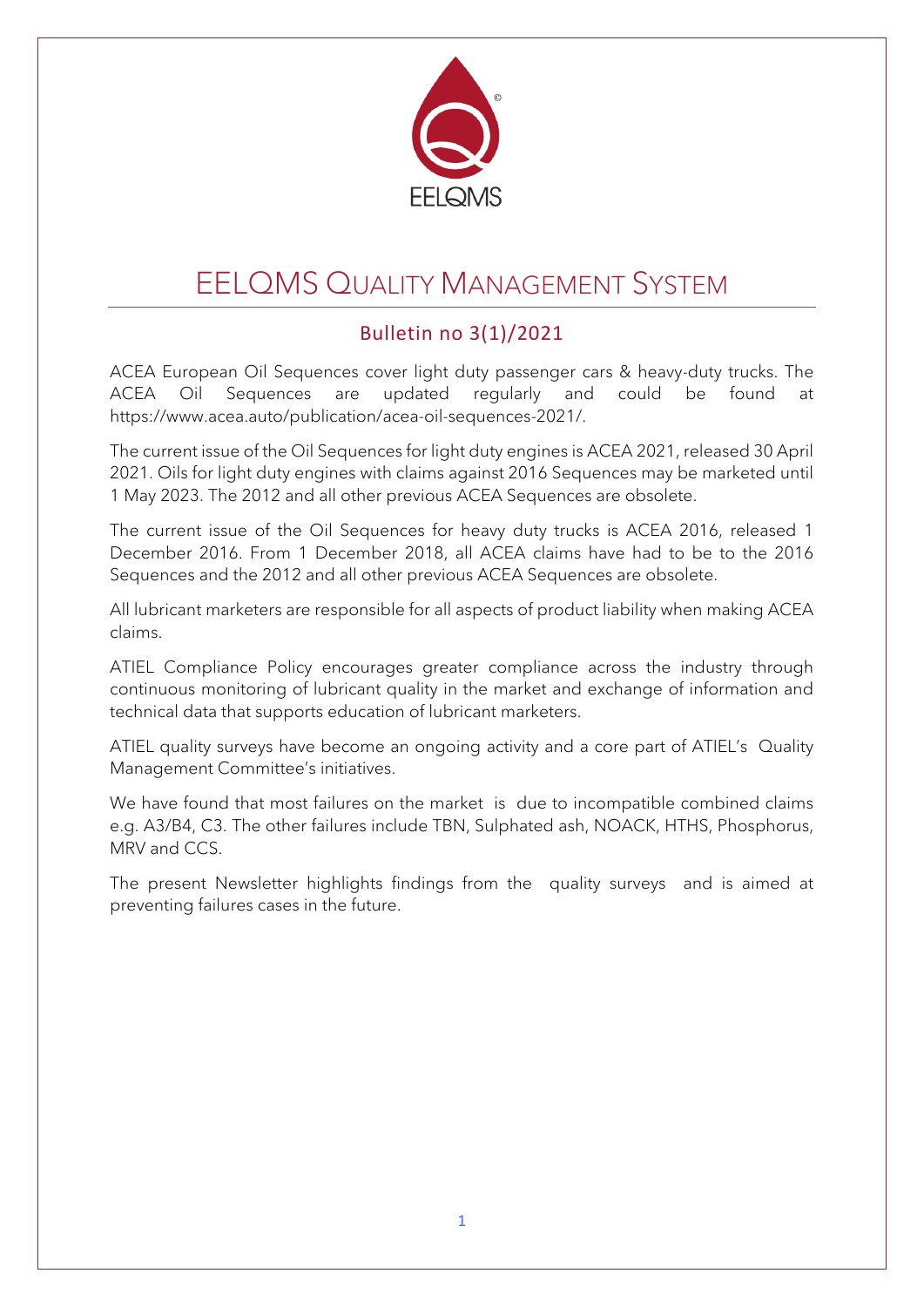

### CASE STUDY 1

#### Problem • Due to global shortages, the lubricant manufacturer cannot get proper base oil to continue manufacturing oil with ACEA performance. (Are there any exceptional permits for that situation?) **Explanation** • Neither ATIEL nor ACEA developed exceptional guidelines or permits for cases where manufacturers/marketers/formulators are not able to secure base stocks for use in formulations, due to global shortages. *(Emergency temporary derogation of the ATIEL base stock interchange guidelines are described in A.5.1 Appendix A of ATIEL Code of practice that could be found at [https://atiel.eu/wp](https://atiel.eu/wp-content/uploads/2021/04/ATIEL_CoP_Issue_21.pdf)[content/uploads/2021/04/ATIEL\\_CoP\\_Issue\\_21.pdf,](https://atiel.eu/wp-content/uploads/2021/04/ATIEL_CoP_Issue_21.pdf) but this provision can only be invoked in cases of Force Majeure, resulting in unavailability of base oils. However, this case study refers to a situation where the shortage of base oils is not caused by Force majeure.)* What should I do if my range of products is in a similar case? • The ATIEOL CoP contains BOI guidelines that determine the minimum level of testing required to ensure that the performance and formulation of finished products is not affected when using base stock. This can result in reduced testing requirements and enable manufacturers to

implement alternative base stocks, while making no compromise on the quality of high-performance lubricants.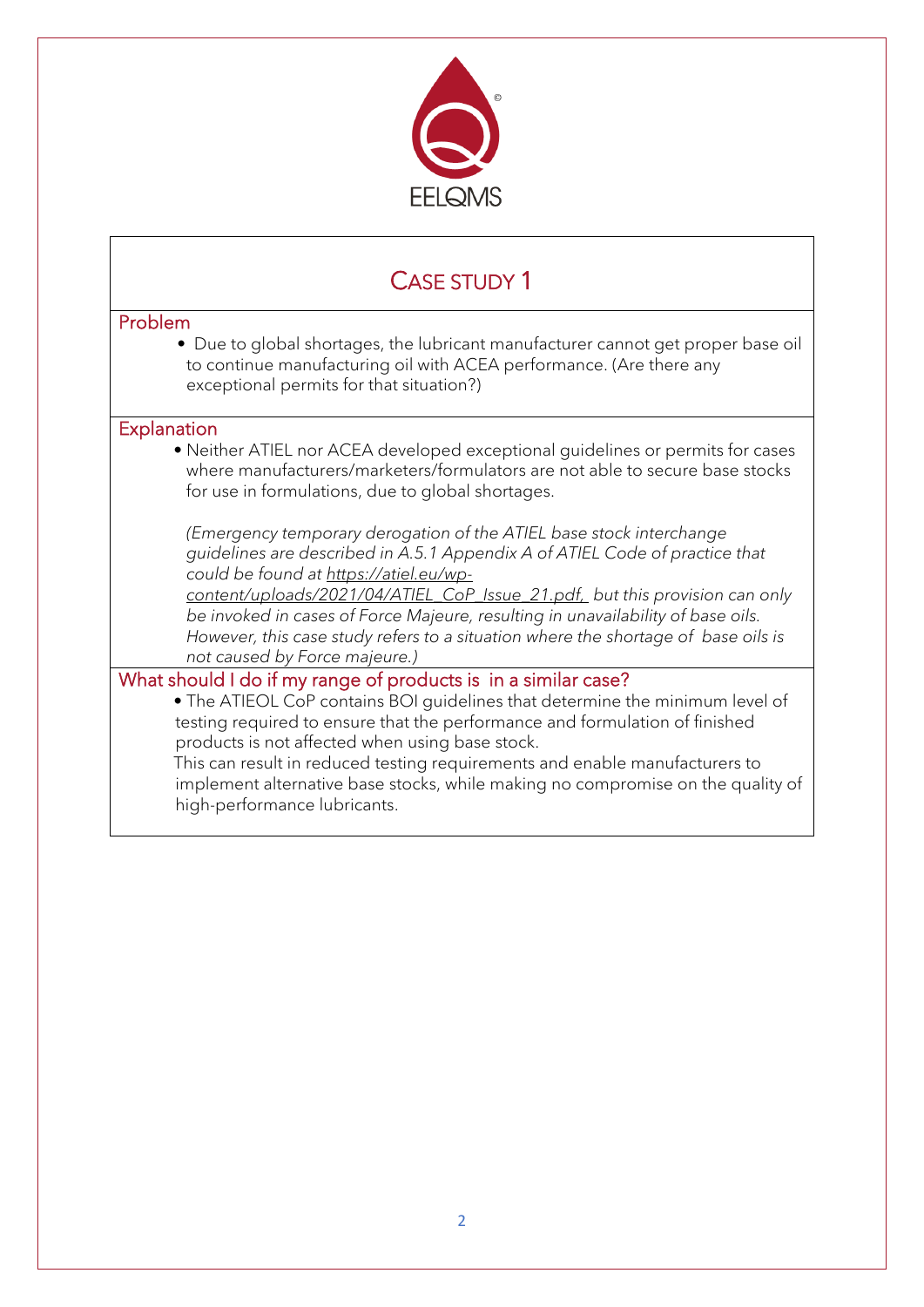

## CASE STUDY 2

#### Problem

• EELQMS logo on labels of oils other than engine oils with ACEA performance

#### claim. **Explanation**

• EELQMS logo should be displayed only on ACEA performance oils labels that are sold under the brand covered by LoC and listed by SAIL on SAIL's website. EELQMS rules as well as SAIL's quality surveys apply only for ACEA performance oils.

#### What should I do if I notice such a flaw in my product range?

• Withdraw EELQMS logo from labels of oils, other than engine oils with ACEA performance claims.

### CASE STUDY 3

#### Problem

• The intended marketing communication for my brand of motor oil does not include the display of the EELQMS logo on the label.

#### What should I do if observed that failure within my products range ?

•There is no obligation to display the EELQMS logo on labels of brands covered by LoC. Displaying of the EELQMS logo on labels of brands covered by LoC is an option, not obligation.

#### You could contact ATIEL

Christine Marlet Rue de Belliard 40 1040 Brussels Belgium E-mail : christine.marlet@atiel.eu Website: https://www.atiel.org EELQMS website :https://www.eelqms.eu/

#### You might also be interested in